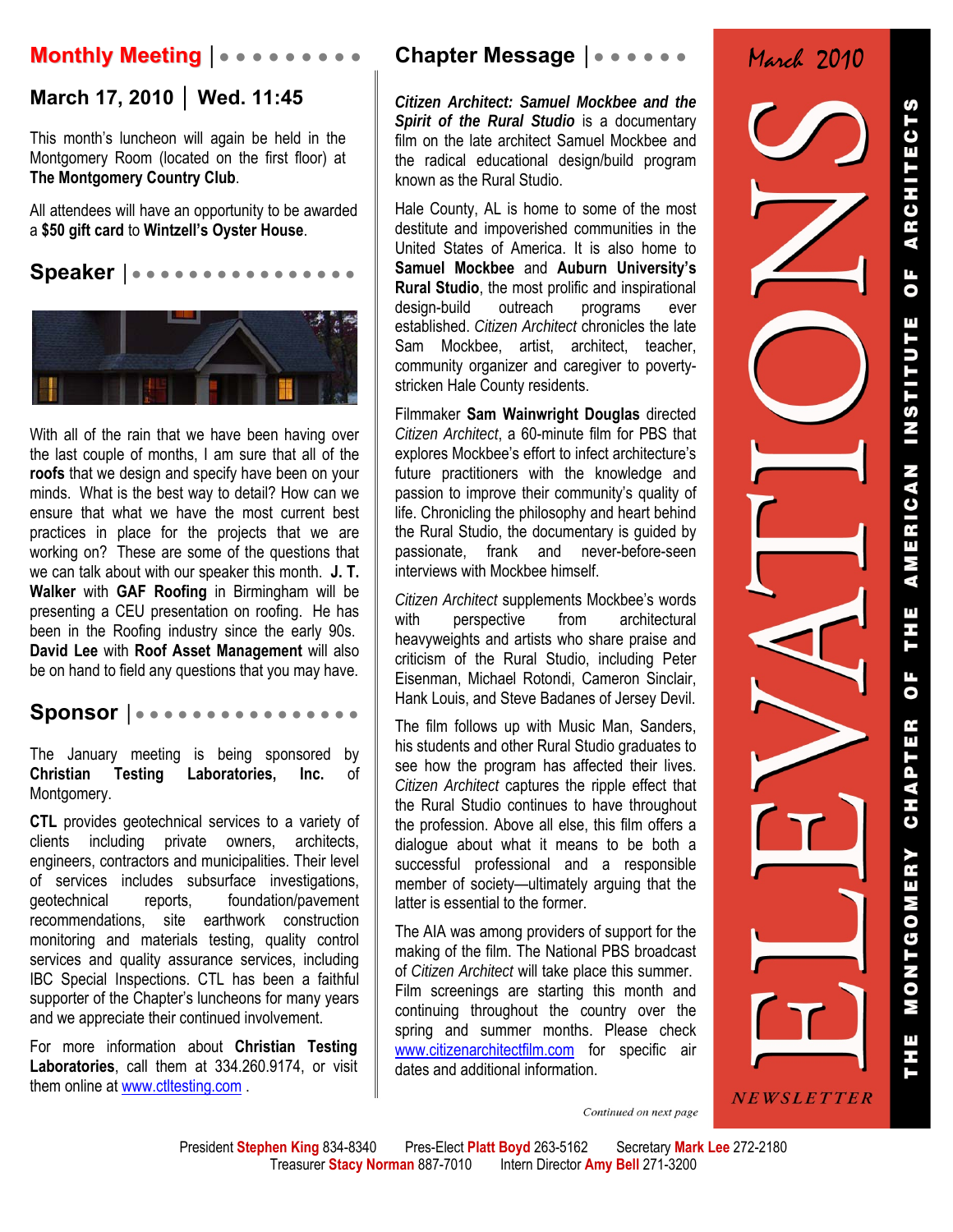## **February Meeting Recap |●●●●●●**



*(Left)* President Stephen King and Past President Freddie Lynn, and *(Right)* Mark Wagasky of Applied Software

February's meeting had an intimate atmosphere as we broke from tradition and had our luncheon in the 'Montgomery Room' of the Montgomery Country Club. With **53** in attendance, Chapter President **Stephen King** opened the meeting by welcoming members, affiliates, sponsors, and guests. Stephen then recognized our most recent past president, **Freddie Lynn,** for his years of service to the Chapter and presented him with the Chapter's Appreciation Certificate.

President King announced the Montgomery Chapter contributed \$250 to the Alabama Architectural Foundation in memory of **Mr. William Pearson**. **Don Brown** gave a Grassroots update, and described the opportunities for ArchiPAC to make a difference in the upcoming elections. **Gary Greenshields** provided an update on the state legislature schedule, and a reminder of the Build Alabama Day event on Feb. 23rd. Intern Director **Amy Bell** provided an update for interns and the upcoming ARE Structure Study opportunity.

Chapter Secretary **Mark Lee** then introduced our luncheon sponsor, **Capital Brick**, who was represented by **Charlie Hill**. Later in the luncheon Charlie concluded the meeting by drawing for a \$50 SaZa's gift card, which was awarded to **Jennifer Norris**. Chapter President-Elect **Platt Boyd** presented the speaker, **Pete Zyskowski** of **Applied Software**, who spoke on the benefits of BIM Implementation within the design firm, as he presented and debunked common myths and misconceptions about BIM. Joining Pete from Applied Software were **Mark Wagasky** and **Fiona Pratt**.

With all February business accomplished, we were adjourned by the President.



Charlie Hill, of sponsor Capital Brick, addresses our membership at the February luncheon

## **Condolences │**● ● ● ● ● ● ● ● ● ● ● ● ● ●

The Montgomery Chapter AIA offers condolences to the family and friends of **Mr. John Hulon Bryant, FAIA**. Many locally came to know John during his tenure at Auburn University, from 1970-1976, where he taught as a Regents Professor of Architecture. He was awarded the Fullbright Research Scholarship, and later was Head of the School of Architecture at Oklahoma State University, followed by serving as Professor of Design Studio and Non-Western and Japanese Architecture.

# **Announcements │**● ● ● ● ● ● ● ● ● ● ● ●

## **AIA GALA INVITATION RECEIVES AWARD**

With over 60,000 entries annually, the **ADDY® Awards** are the world's largest and arguably toughest advertising competition. The local chapter, AAF-Montgomery, held its annual award ceremony on February  $20<sup>th</sup>$  at the Capital City Club where the **2009 AIA Gala Invitation** received a Silver ADDY® Award. The invitation was designed by **Amye King** of **Poppy Seed Design** in Montgomery, AL.

Additional awards involving Chapter Members included Gold ADDY® Awards to **Cunningham Group** for their work on the Brochure and the Building Photo Series for **Brown Chambless Architects**. **LWT Communications** received Gold ADDY® Awards for the Letterhead package and Nashville Branch Launch Invitation for **Goodwyn Mills & Cawood**. The website design for **Andy Smith Architecture** earned **Wei Wang** of Auburn University a Silver ADDY® Award. Congratulations to the designers and clients.

● ● ●

Preparations for the 13<sup>th</sup> annual Draw Montgomery Art **Competition** are underway for 2010. The competition is a juried art exhibition open to all students of the river region that are enrolled in the  $7<sup>th</sup>$  through 12<sup>th</sup> grades. This year the competition has been expanded to offer participation to Auburn area schools also. Packets have been sent out to schools, and the judging is scheduled to occur April 29<sup>th</sup>, followed by the Awards Ceremony to be held May 11th. For additional information, or to get involved, please contact **Stacy Norman**, Treasurer at 334.887.7010.

**● ● ●**

The **Alabama Council AIA** has asked that we remind our members that those who have either not paid 2010 dues, or signed up for dues waivers or dues payment plans by **March 31, 2010**, will be dropped from membership. Please contact aia@gmsal.com, or call 334.264.3037 with any questions.